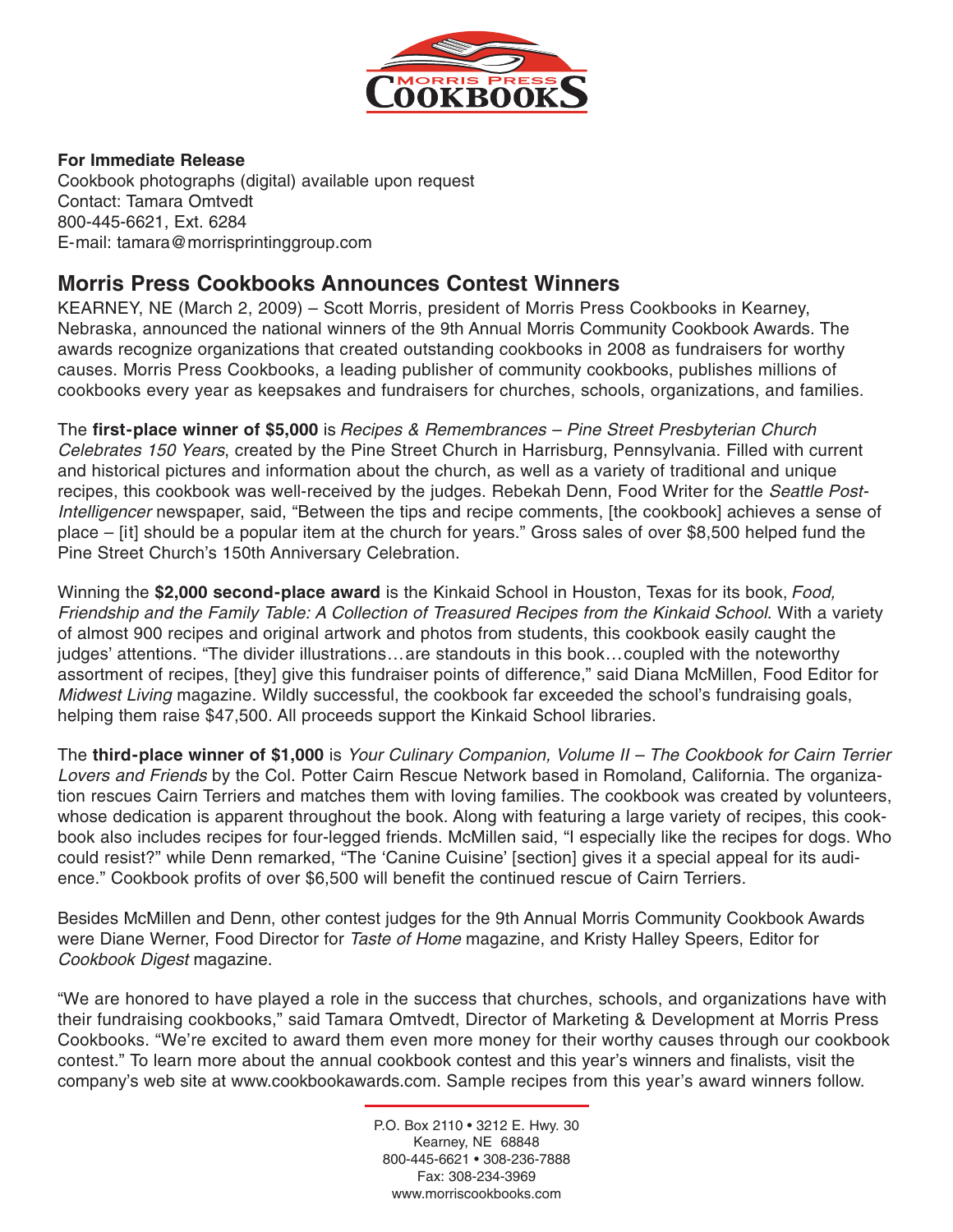# **First-Place Winner Recipes & Remembrances – Pine Street Presbyterian Church Celebrates 150 Years**

#### **Shrimp & Vegetable Salad**

from Betty Rader

⁄4-inch thick

 $\frac{1}{3}$  c. fresh lemon juice half the green)  $\frac{1}{2}$  tsp. freshly ground pepper  $\frac{1}{2}$ 2 tsp. Dijon mustard 1 c. pitted black olives, halved % c. extra virgin olive oil 1 lb. green beans, cooked & cut into 1 1-inch pieces 1 celery heart, leaves included, sliced 1

2 lbs. med. shrimp, cooked & peeled 1 bunch green onions, thinly sliced (use white part &

- 1 tsp. salt 1 red or yellow bell pepper, cut into 1/4-inch slices
	- 1 <sup>1</sup>/<sub>2</sub> pint red or yellow pear tomatoes, halved
	-
	- 1 bunch chives, thinly sliced
	- $\frac{1}{2}$  c. fresh basil leaves, torn into  $\frac{1}{2}$ -inch pieces

Place shrimp in a shallow bowl and set aside. In a medium bowl, combine lemon juice, salt, pepper, and mustard; mix well. Whisk in oil slowly so the dressing doesn't separate. Immediately pour half the dressing on the shrimp. Fold the shrimp and dressing together using a rubber spatula to evenly coat the shrimp. Cover and refrigerate. In a large mixing bowl, combine green beans, celery heart, green onions, bell pepper, tomatoes, black olives, chives, and basil; fold in the remaining dressing. Cover and refrigerate. About half an hour before serving, add the shrimp to the vegetable salad and fold together using a rubber spatula. Taste for seasoning and add more salt, pepper or lemon juice as needed. **Note:** This is a great make-ahead salad.

### **For more information about Recipes & Remembrances, please contact:**

Pine Street Presbyterian Church Sue Black 717-238-9304 www.pinestreet.org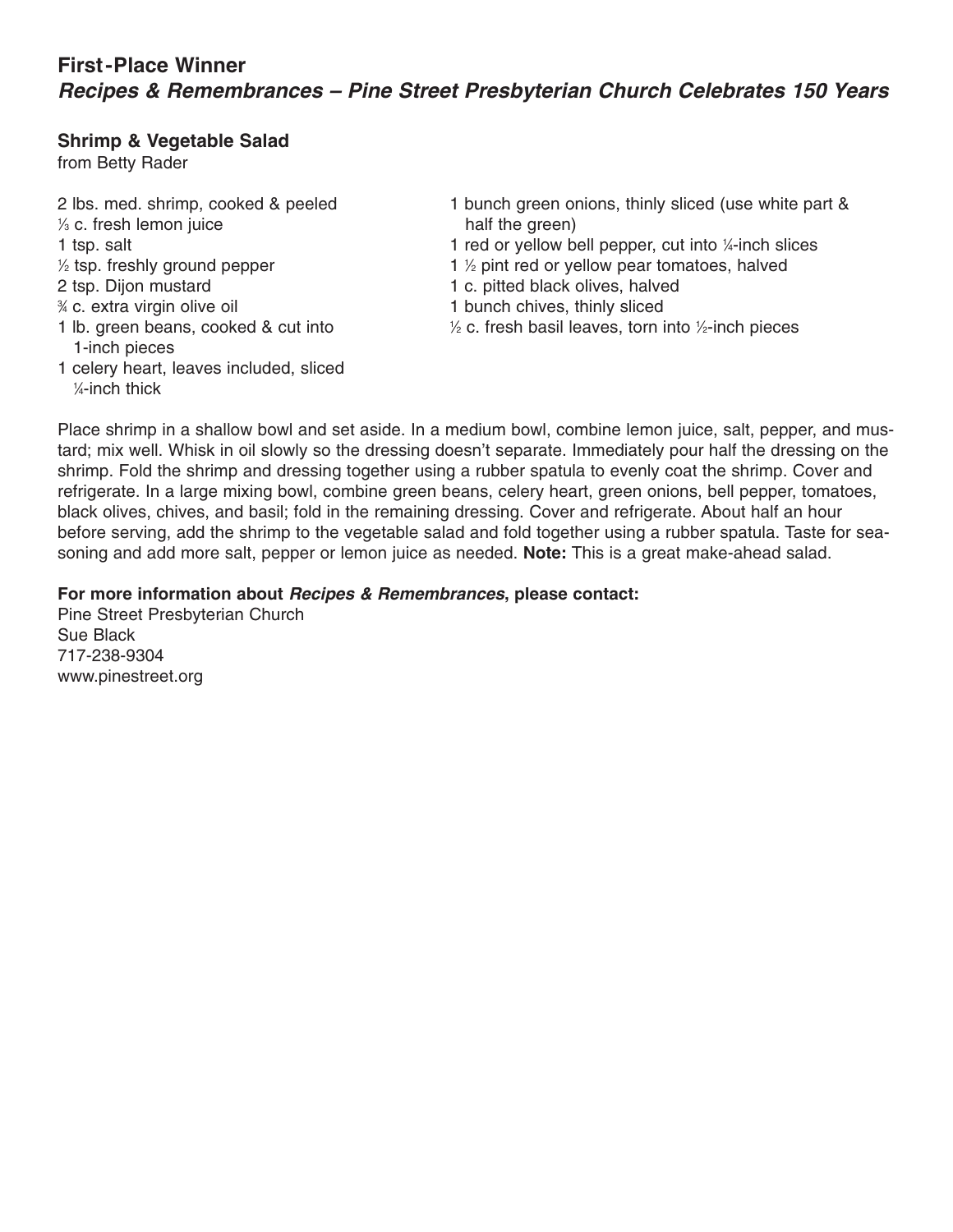# **Second-Place Winner**

**Food, Friendship and the Family Table: A Collection of Treasured Recipes from the Kinkaid School** 

**Baby Back Ribs & Secret Sauce**

from Mary Margaret & Jay Greer

**Ribs:**

Olive oil **Salt & pepper, to taste** Minced garlic 4 racks of baby back ribs

#### **Sauce:**

| $\frac{1}{2}$ (12-oz.) bottle Kraft <sup>®</sup> | 2 T. French's <sup>®</sup> mustard                       |
|--------------------------------------------------|----------------------------------------------------------|
| <b>BBQ</b> sauce                                 | 1 tsp. brown sugar                                       |
| 1 sm. onion, chopped                             | $\frac{1}{2}$ (12-oz.) bottle Heinz <sup>®</sup> ketchup |

Rub olive oil, garlic, salt, and pepper over ribs. Grill over hot coals for 45 minutes. While ribs are grilling, prepare sauce. In a medium sauce pan, mix BBQ sauce, onion, mustard, brown sugar, and ketchup; cook over medium heat until hot. Preheat oven to 250˚ – 300˚. After grilling ribs, transfer to a large aluminum pan and cover ribs with sauce mixture. Cover with vented foil and bake for 3 – 4 hours. Serves 8 to 10. **Note:** Ribs can be grilled ahead of time and refrigerated. Double sauce recipe for 12 or more servings.

### **For more information about Food, Friendship and the Family Table, please contact:**

Cheryl Tucker 713-973-0456 cvtucker@raintreeresorts.com www.kinkaid.org